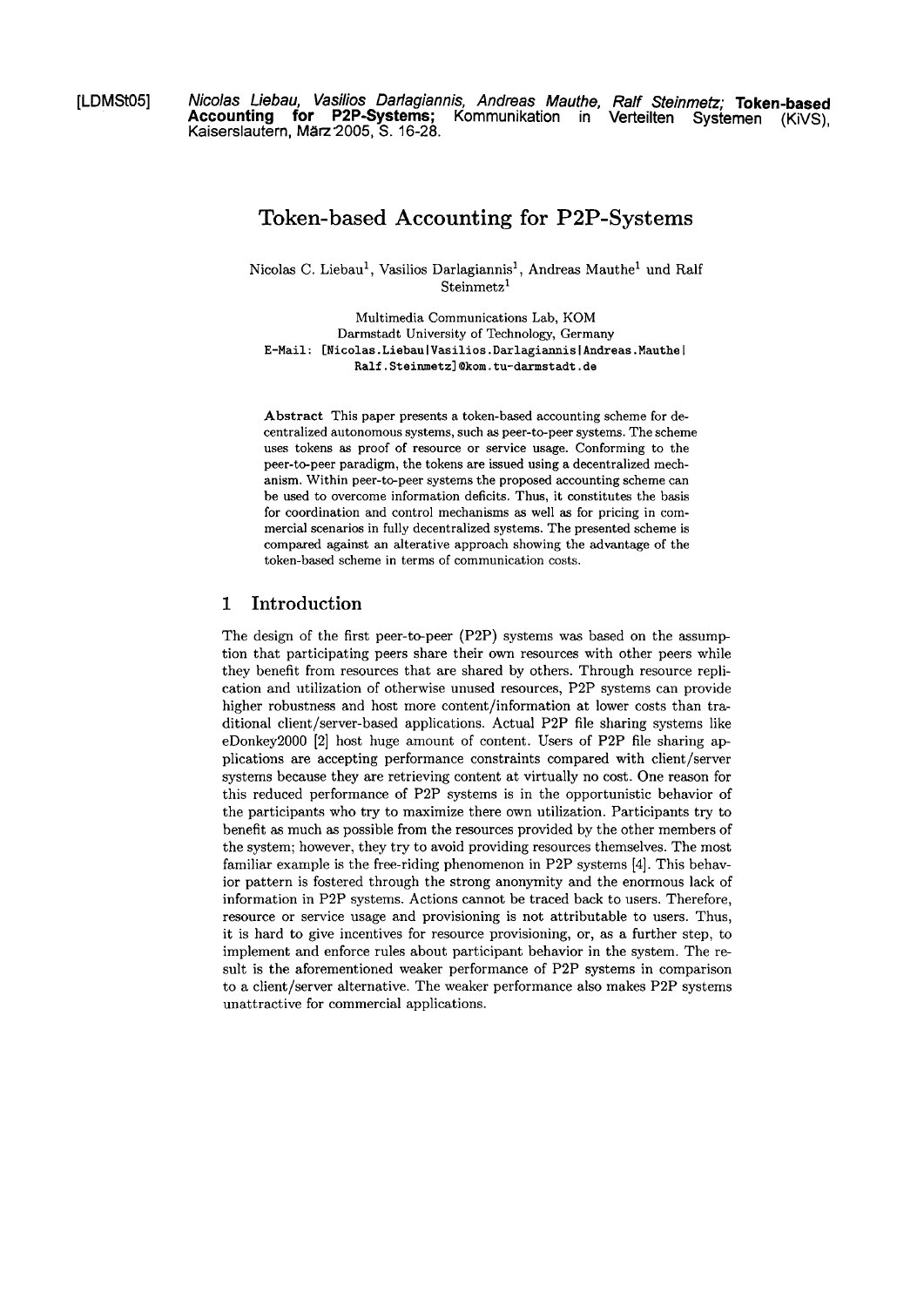To overcome this disadvantage the lack of available information must be resolved. An accounting mechanism for P2P systems is required to provide the missing information. Using this information, coordination of the available resources becomes feasible in order to improve the overall system performance. Coordination can be achieved e.g. through the introduction of rules and rule enforcement supported by the information an accounting mechanism has been collecting. However, the design of such mechanisms for decentralized autonomous systems is not trivial because the control mechanism cannot be decoupled completely from the accounting mechanism. The absence of a controller that analyzes the gathered information and coordinates the system entities requires that the accounting mechanism includes the coordination functionality. Thus, the accounting mechanism itself must enable the ability to constraint the participants' behavior.

For a distributed accounting system that also enables coordination, it is required that the collected accounting data is held in a robust and secure way so that no important information is lost. Further, the accounting information must be collected and held in a trustworthy manner. If the information is used for system coordination, participants may be tempted to modify information for their own benefit. Moreover, the accounting mechanism should be scalable and the net benefit of using it should be positive across the complete system. If the accounting mechanism is supposed to be used in different scenarios it should be flexible to support different kinds of coordination mechanisms.

To tackle the discussed problem this paper proposes a token-based accounting scheme. Tokens serve as signed receipts for transactions between peers. Further, tokens represent the transaction history of peers and allow for monitoring and control of the account balance of all participants in a system by means of appropriate aggregation mechanisms.

# **2 Related Work**

There are several design alternatives for distributed accounting systems. Essentially, accounting data is collected in form of receipts. The information stored in a receipt can vary from a single number to detailed transaction data. For the purpose of coordination, for every peer the data stored in its receipts is aggregated to an account balance. The balance determines if a peer is allowed to use further resources from the system or if it first has to provide more own resources. However, a major characteristic that distinguishes different accounting schemes is the location of the stored receipts.

**Local Accounts.** Using local accounts, a receipt is generated for each trarisaction and participating peer. Receipts are stored locally on the peers. To enhance the trustworthiness of receipts they can be signed by the transaction partner. P2P accounting systems using local accounts scale well because there is no communication with further parties. Today local accounts are used e.g. in eMule's credit system **[3]** to determine other peers' position in the local download queue. This mechanism tries to achieve local fairness; global coordination is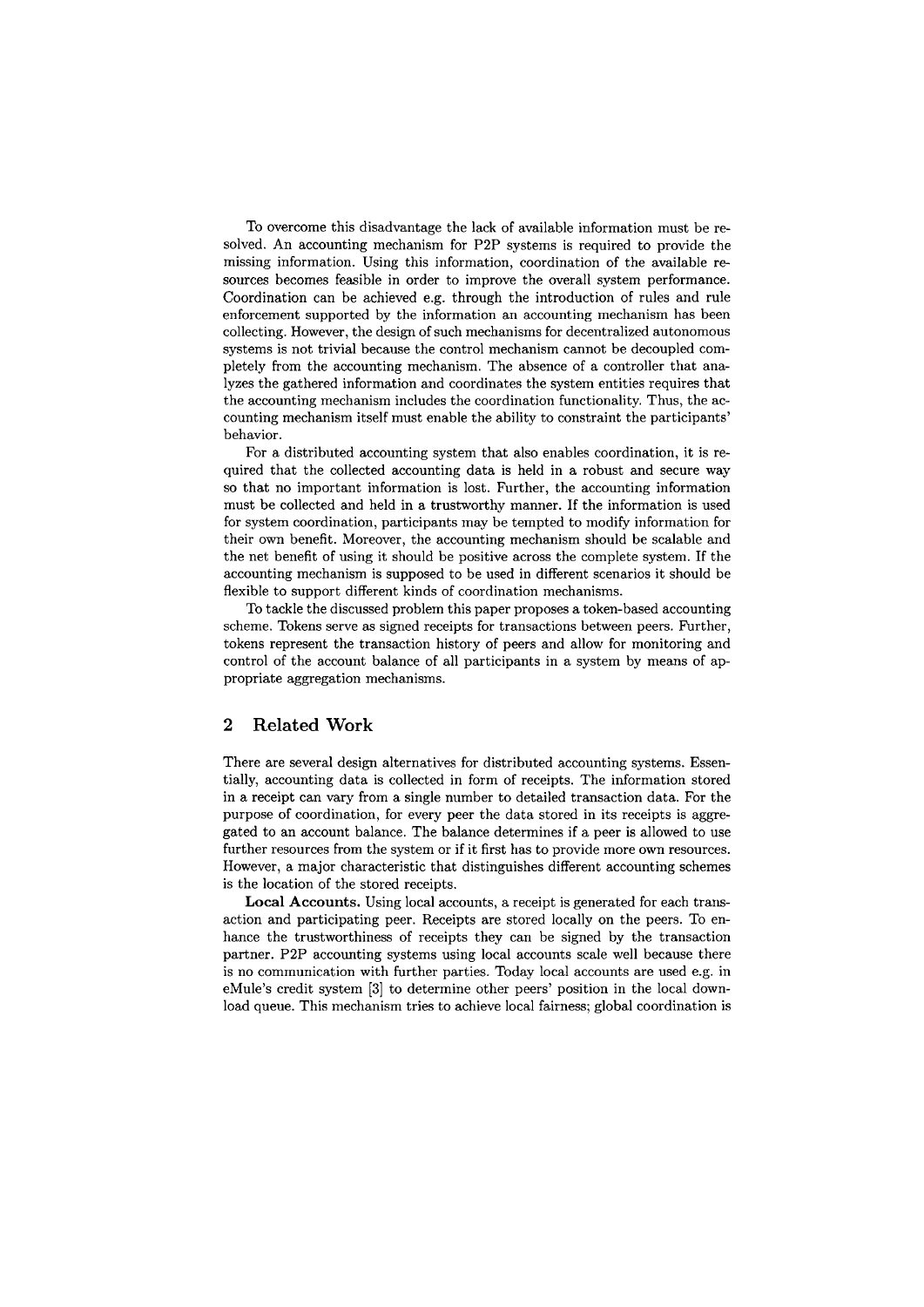not its goal. With local accounts all information about a peer is derived directly from the peer itself. Even if the receipts are signed by the transaction partner, fraud is easily possible through malicious collaboration.

**Remote Accounts.** This alternative tries to overcome the trust problem of local accounts by storing accounting information at third party peers. Each account is located at set of "account peers" to achieve robustness. The account peers are usually organized in a Distributed Hash Table (DHT) for efficiency reasons. In [5,11,19] this approach is applied. In [5] issued tokens are used as a kind of a virtual currency, which is transferred between the rernote accounts during a transaction. For trust reasons receipts can be signed either by transaction partners or (ideally) by multiple trustworthy peers. The trust level in such a system is high. This is achieved through additional network traffic per transaction for querying accounts, signing receipts, storing receipts and keeping the accounts consistent.

**Central Accounts.** This alternative uses a central network administrator to collect receipts and to distribute the usage of network resources among the participants in a fair way. For instance, for Grid Computing such a system is presented in [6]. However, our goal is to avoid central elements in P2P systems.

**Token-based Systems.** An alternative to using receipts is to use tokens. Tokens are issued receipts why their availability could be limited. Peers spend tokens with other peers to receive a sewice. If a peer runs out of tokens the peer is not eligible for using more system resources. The tokens must be protected against forging and double spending. Storing tokens is not different from normal receipts. Often tokens are used as a virtual currency. Doing so, the trust problem of local storage is bypassed, because these tokens do not contain any accounting information that might be altered. Token-based systems require that the token issuer is trustworthy. There are three alternatives for the token issuer: (a) Each single peer can issue tokens. This way the trust problem is bypassed. However, introducing rules and rule enforcement become impossible because there is no control on the amount of tokens issued. Such an approach is shown in [15]. The authors claim that eventually a completely free stable market will develop. Further, in [18] self-issued tokens are used for accounting in Grid Computing. (b) **A** central, trusted "bank" issues the tokens. Mojo Nation uses this solution as well as some existing micro payment schemes like NetCash [13]. A micro payment scheme especially tailored to P2P systems is presented in [20]. The goal of this work is to reduce the load on the central broker. However, the use of a central entity is contrary to our goal of designing a decentralized P2P system. (C) A quorum of peers signs the tokens using a shared private key. If the private key is kept secret such a system combines scalability and trustworthiness. This solution is used in the presented approach.

# **3 The Token-Based Accounting System**

**Prerequisites.** The token-based accounting system assumes that users can clearly be identified through a permanent id, (e.g. through a private/public key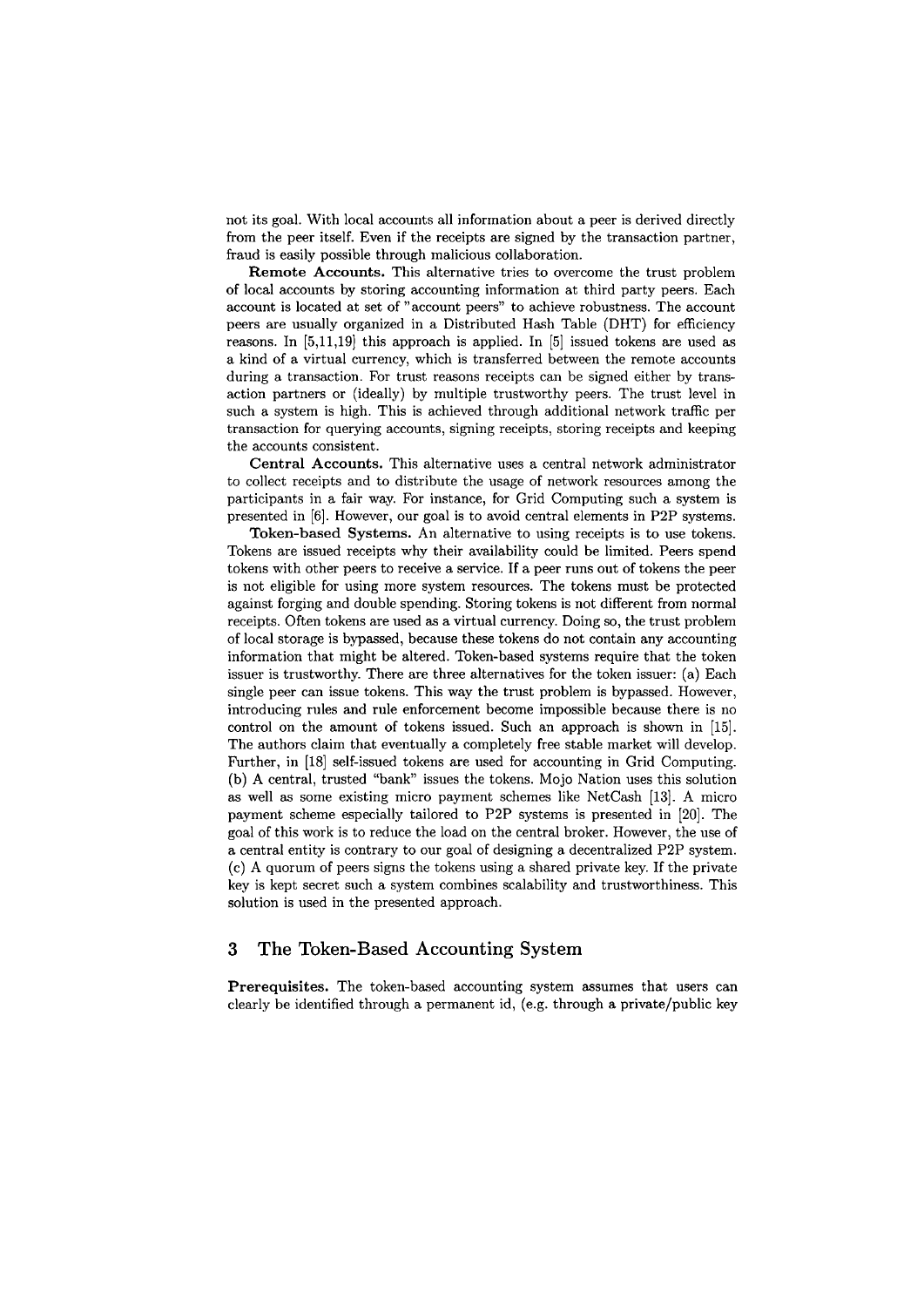pair proven through a certificate issued from a certification authority). Depending on the application scenario, alternative approaches like [I] are also applicable. Apart from the certification authority it is intended to avoid any central element.

Further, we assume the use of a reputation mechanism in the P2P system. This system is used to publish fraudulent behavior that technical mechanisms cannot detect. The reputation mechanism assigns a reputation value to each peer that represents the trustworthiness of the peer. A possible solution is presented e.g. in [12].

#### **3.1 Overview**

The primary goal of the proposed system is to collect accounting data and to enable system-wide coordination of resource service usage based on the collected information. To enable the usage of receipts for coordination in a distributed system, the receipts must have the basic characteristic of the resources and services they represent, i.e. they must be scarce. Therefore, the receipts must be issued. Accordingly, every user has a limited amount of receipts it can use in transactions. Thus, in the presented approach tokens are used rather as issued receipts than as a virtual currency. As a result, the tokens rnust not have the characteristics of micro payments of anonyrnity arid untraceability [8]. Therefore, tokens have a clear owner that is contained in the token. This enables local tokens Storage. Otherwise (if anonymity should be maintained) untraceable tokens have to be stored at trusted remote accounts to control double spending.

Each peer holds an account with a specific amount of tokens clearly issued to it. **A** peer spends a token by sending it to its transaction partner in order to receive a service. Accordingly, when a peer provides a service it collects foreign tokens from other peers. Peers cannot spend foreign tokens. Using the token aggregation process, peers exchange the collected foreign tokens against new ones. To achieve trustworthiness new tokens are signed with the systems shared private key using threshold cryptography [10]. Thus, a token niust be signed by a quorum of peers to become valid. The token structure ensures protection against forgery, double spending and stealing. The three basic protocols of the tokenbased accounting system are Token Aggregation, Check for Double Spending, and Payment.

### **3.2 Token Structure**

Figure 1 shows the information contained in a token. A new unused token contains the first 5 information fields starting from the right hand of the figure. The issuing date and time in milliseconds together with the serial number and the owner id serve as unique identification of a token. This is required to enable the detection of double spending. Further, this way double spending can be traced to the owner. During the creation of a batch of new tokens the serial number is randomly selected for every token. Thereby, guessing which tokens exist in the system becomes hard. The account id is used to allocate a token clearly to a specific application. Cross application usage and trade of tokens is possible. This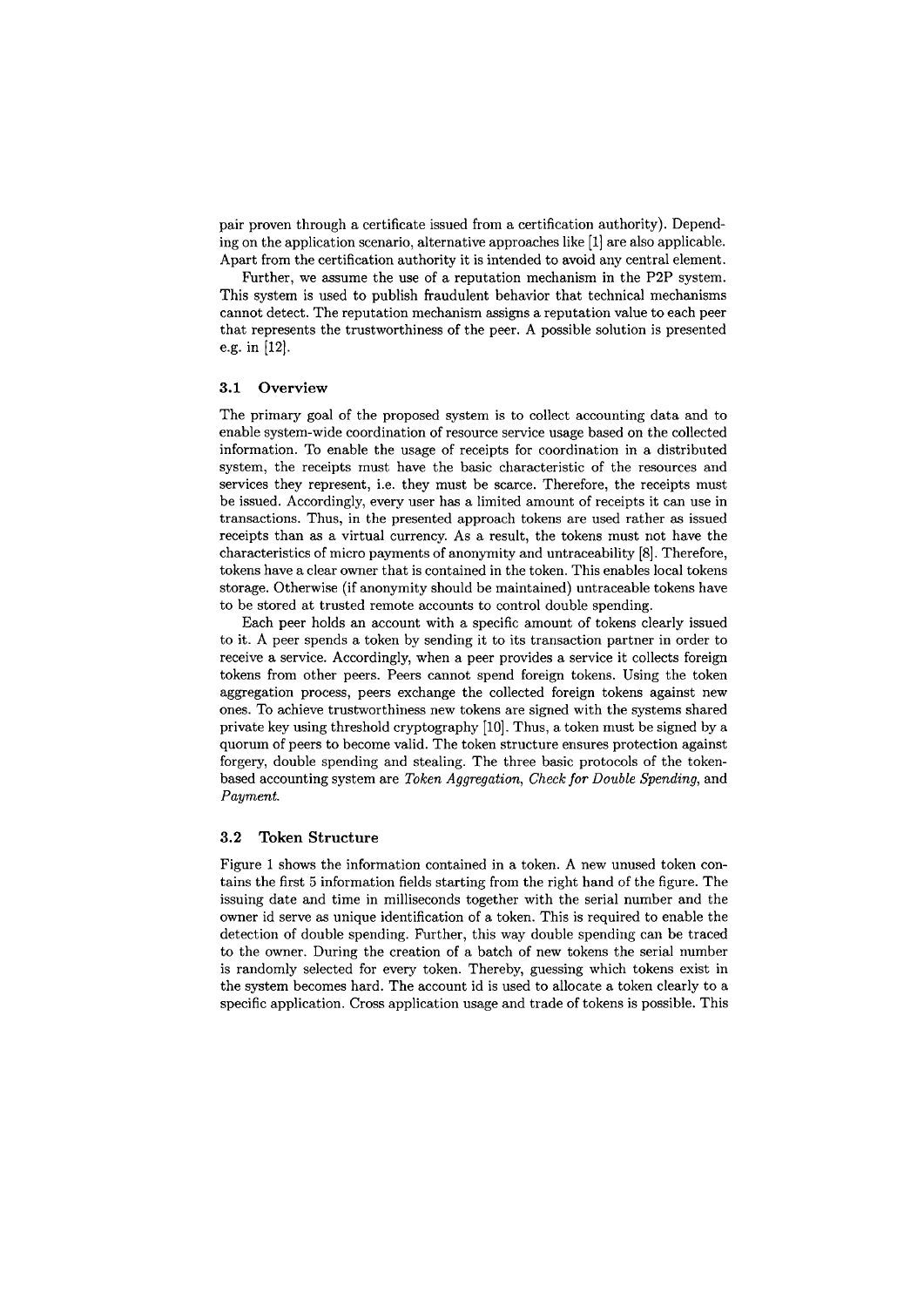field is optional. The fifth field contains the signature of the information contained in the first four fields, signed with the system's private key. This prevents forgery.



Figure 1: Token Structure

Since a token is basically a receipt, it contains further information about the transaction for which a token is used. The service consumer is the token owner.

Before the owner sends the token to the service provider, it also adds the service provider's id to the token **as** well **as** information about the transaction (such as transaction object, date and information about the quality of the service provisioning). The owner finally signs the complete token using its private key. Subsequently, the contained information cannot be changed by the service provider. The required information in a token is the information needed for unique identification, i.e. the system signature, the service provider **as** well **as**  the service providers signature. This prevents tokens from being stolen. Because unused tokens contain the owner, only the owner can spend them. Used tokens are signed and contain the receiver of the token. Only the receiver is allowed to exchange tokens against new, own tokens. A token has no intrinsic value; it rather presents an accounting event. The value of a token is determined in the token aggregation process.

#### **3.3 Token Aggregation**

The Token Aggregation process is used to exchange foreign tokens a peer collected for new tokens issued to that peer. The eight-step Token Aggregation procedure is shown in Figure **2** (a).

First the **exchanging** *peer* EP locates a *trusted peer* TP (1). Trusted peers are eligible to exchange tokens and possess one Part of the system's private key [10]. EP sends its N collected foreign tokens  $(Fn_1, ..., Fn_N)$  to TP (2). TP checks the foreign tokens for their validity. Only tokens signed by the owner and spent only once are valid for exchange.

Using the aggregation function  $M = A(Fn_1, ..., Fn_N)$  TP calculates the amount M of new tokens EP must receive in return for the foreign tokens. The aggregation function is public and can take any form. TP now creates M new, unsigned tokens  $(Un_1, ..., Un_M)$  (3).

To sign the new tokens with the system's private key using threshold cryptography [10] TP now locates further trusted peers (4). EP is not allowed to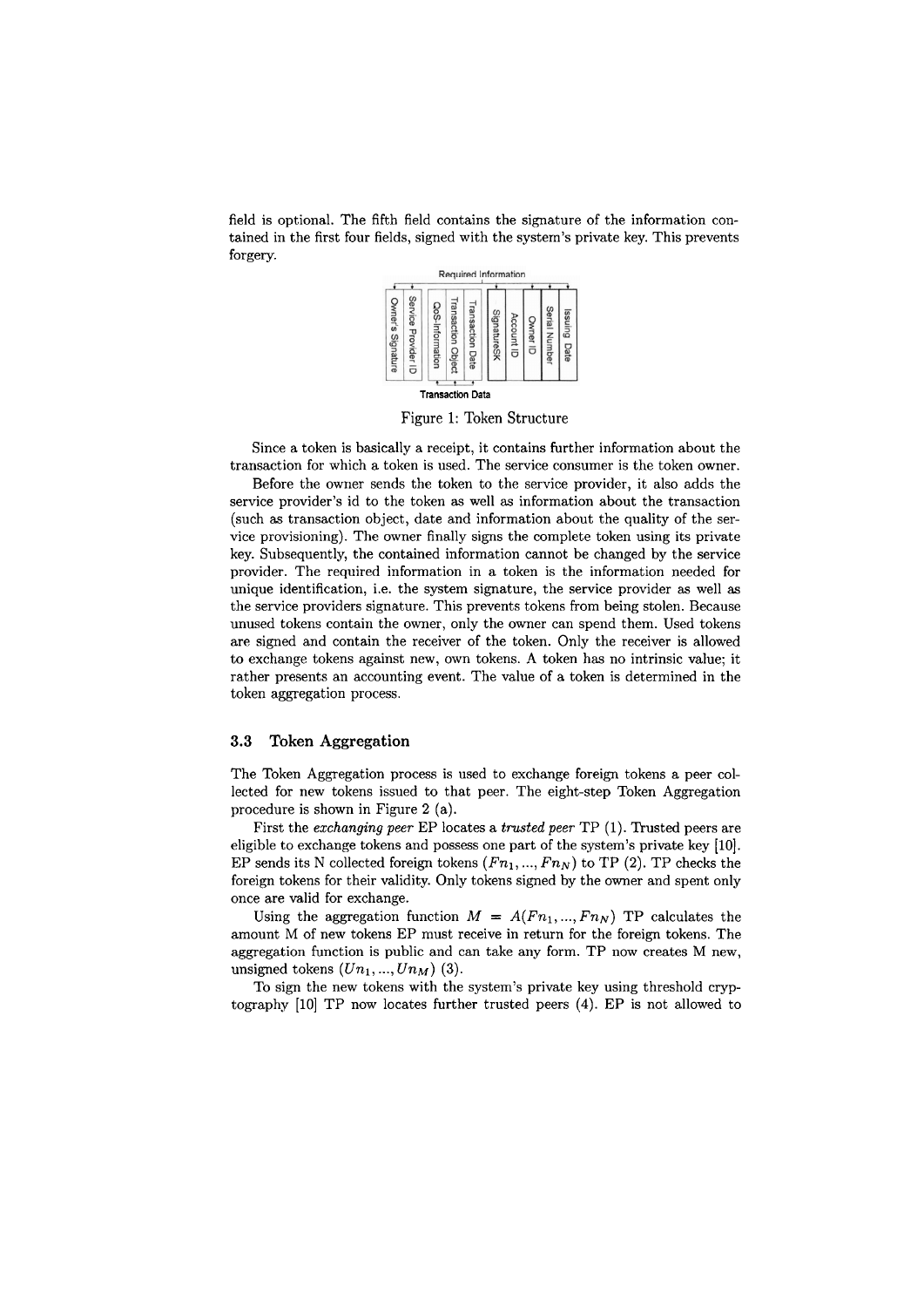choose the quorum of trusted peers itself. This alleviates the problem of potential collaboration and fraud. The number of required trusted peers to sign a token is determined by the used secret sharing scheme. The system's trustworthiness increases proportional with the size of the quorum of trusted peers.

TP sends the new tokens to this quorurn of trusted peers (5). Each peer of the quorurn signs now the tokens with its part of the system's private key (6). The resulting partial tokens  $(Pn_1, ..., Pn_M)$  are transmitted back to EP (7). Finally, EP combines the partial tokens to new complete tokens  $(Tn_1, ..., Tn_M)$  (8).

It is important to mention that the aggregation function adds an additional degree of freedom to the system. With an appropriate aggregation function specific econornic systerns can be implernented.



Figure 2: Token Operations

#### **3.4 Check for Double Spending**

To check for double spending a token must be clearly identifiable. To facilitate the check in an efficient manner, for every peer (the account owners) there is a Set of account holding peers, i.e. the *account holder set.* The account holder peers are organized in a DHT manner, such as Pastry [17] (see Figure 2 (b)). Account holders hold a list of tokens currently issued to the account owner. The list is filled with the required information during token aggregation. After new tokens have been created (Figure 2 (a), step **3),** TP sends a list of these new tokens to the exchanging peers account holders (Figure 2 (b), step **3).** 

During the token validity check of the token aggregation process, TP will ask the account holders responsible for a token, if the token is valid (Figure 2 (b), step 2). The account holders will remove the token from the list. Accordingly, if the token is not in the list, it is an invalid token. TP will discard such a token and the P2P systern's reputation mechanism will be informed about the incident.

In order to avoid message manipulation, every message sent to the account holders must be signed with the senders private key. To keep the list between the account holders consistent, all account holders for one specific account exchange the list whenever the set of account holders change. This takes place only when peers of that set join or depart from the system. Consistency checks are only necessary, if the sender does not receive all confirmation messages.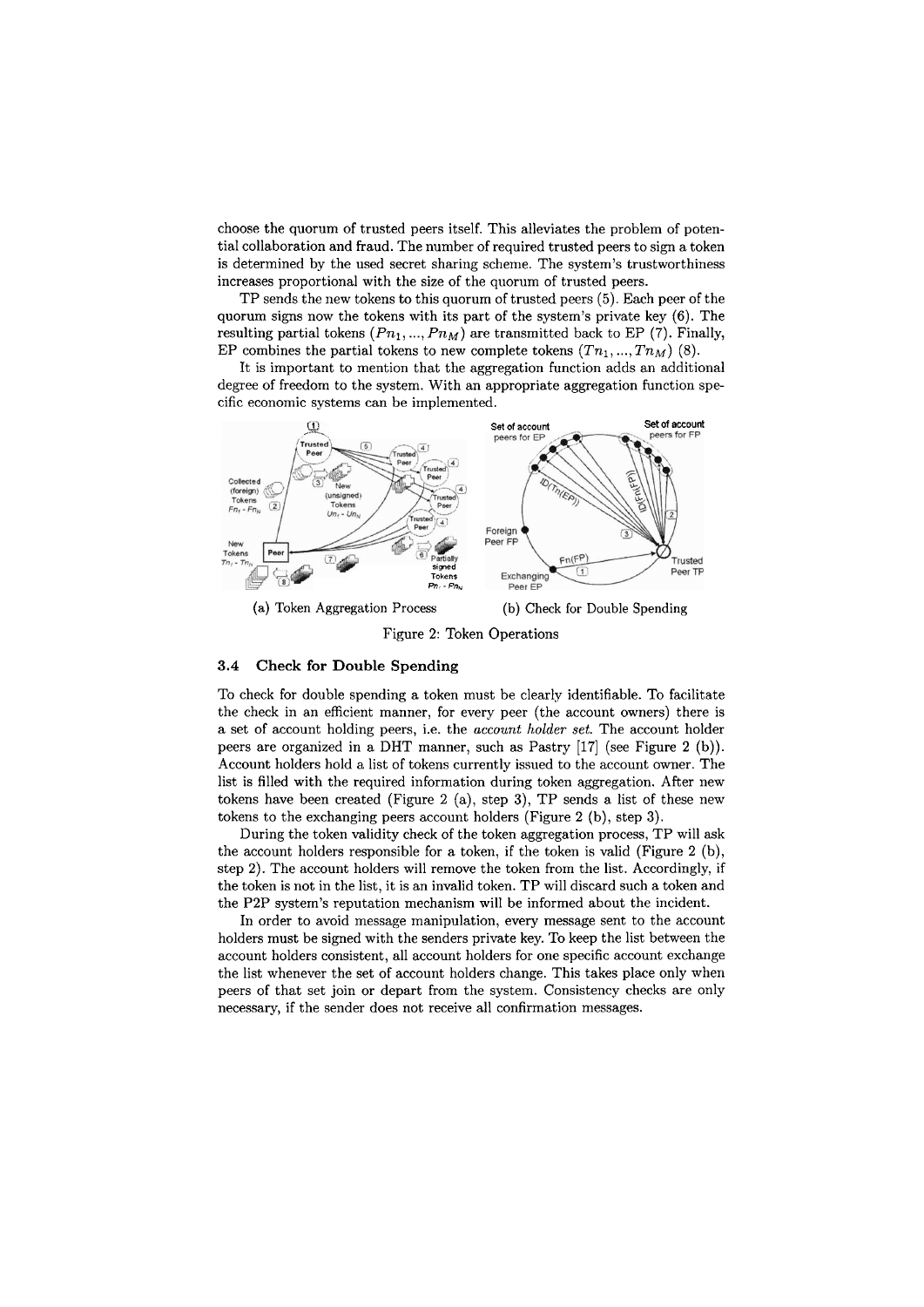#### 3.5 Transactions

During transactions the token-based accounting system accounts for resource usage, service usage, or a combination of both. Sewice usage is valued differently than resource usage. A service for example detects water marks in pictures. Since special software is needed to provide such a service, it is valued higher than the sum of the used resources. A token can contain information about the used resources and value information of the service itself. The information is added to a token before it is sent to the service provider. By this means information contained in a token can be used as basis for an external payment mechanism.

Standard transaction. The standard transaction process is shown in Figure **3** (a). After a service has been requested by the service consumer C, the service provider  $P$  informs  $C$  about the terms and conditions of the service, including the number of tokens  $P$  it expects in return for the service. If  $C$  accepts the terms and conditions, the service provisioning phase begins.

During this phase tokens can be transmitted before, after, or during the service provisioning. For example a token can be transmitted after 1 MB transferred or after 1 minute service received. Before a token is transmitted,  $C$  fills in the required accounting information.  $C$  has no intention to falsify the information, because it influences only the token exchange of  $P$ . Then  $C$  signs the token with its own private key and sends it to  $P$ .  $P$  checks the signature of the received token using  $C$ 's public key, which can be contained in the token as owner id or transmitted with the service request. Thus, it can be verified, that the token sender is also the token owner.

P can choose not to continue to provide the service, if the contained accounting data was incorrect. As a result of each transaction  $C$ 's own token balance decreases and P's foreign token balance increases.

Trustable transaction. In a scenario where tokens are used as virtual currency, a more trustworthy settlement process might be required. Here, the transaction party that delivers last has an incentive to cheat the other party. It still receives the full benefit but does not have to deliver its part of the deal. Therefore, we have designed and implemented a trustable payment procedure that eliminates the incentive to cheat for the transaction Partners. In addition, double spending of tokens is not only detectable, but becomes impossible. Figure **3**  (b) shows the procedure. After a service request is received,  $P$  notifies  $C$  about the conditions and terms of the transaction, including the required amount of tokens. C answers with the token ids of the tokens it intends to spend for the transaction. Now P contacts the account holders responsible for  $C$   $AH(C)$  and checks if the tokens are valid.  $AH(C)$  mark in the token list these tokens as *"planned* to *spend".* Using the Same tokens in another transaction becomes impossible. If all tokens are valid,  $P$  informs  $C$  that the transaction phase can begin.  $C$  starts the transaction by sending an unsigned token to  $P$ .  $C$  loses the token. However, since it is not signed by  $C$ ,  $P$  cannot exchange it against own tokens.  $P$  has no incentive not to provide the service. Therefore,  $P$  now provides the agreed service. Because  $C$  already lost the token, it has no intention keeping the token for itself.  $C$  will sign the token and send it to  $P$ . If  $C$  should fail to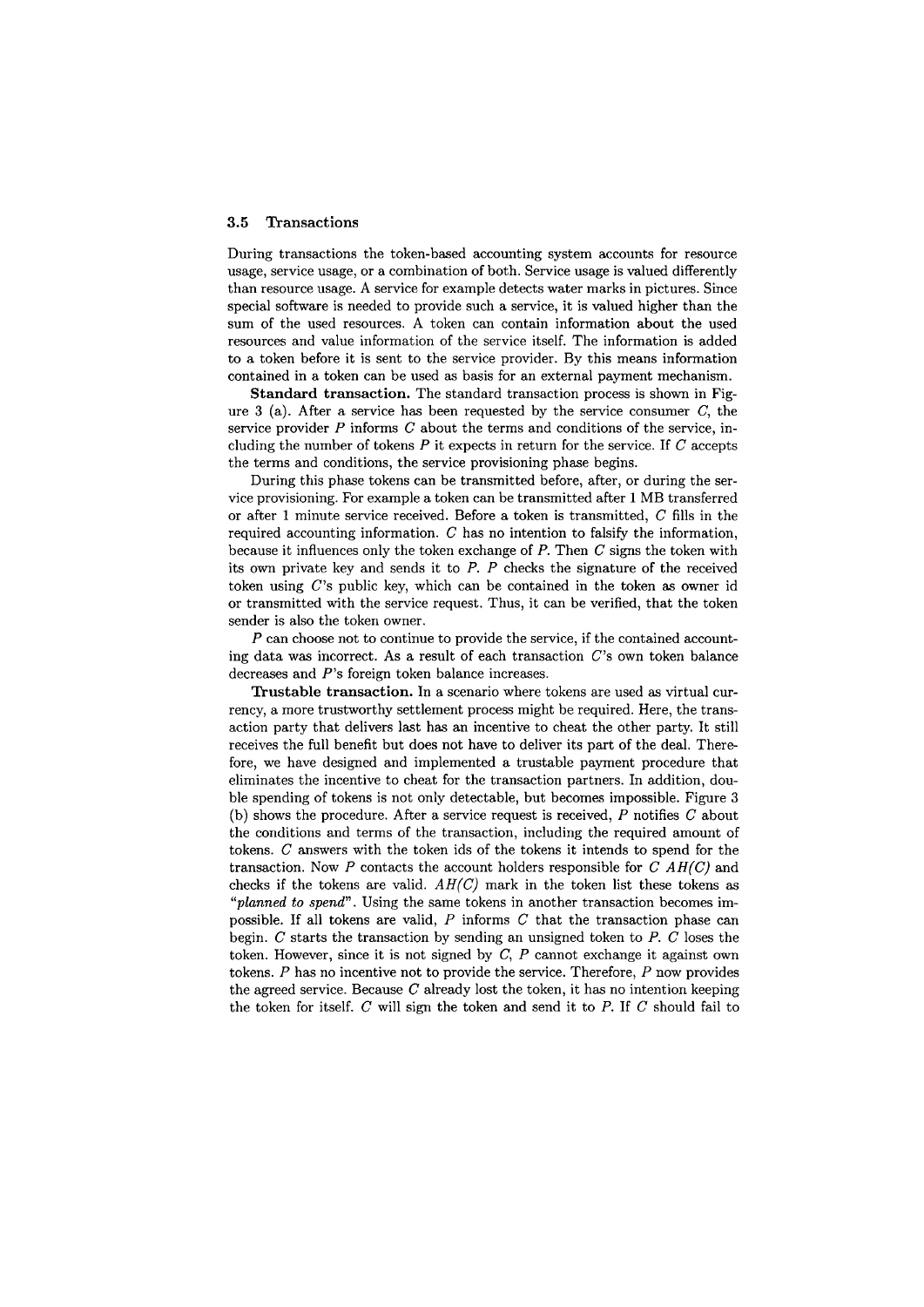send the signed token,  $P$  can present the unsigned token to  $AH(C)$ . The possession of the token proofs that the transaction had started and the token will be removed from the list and is finally lost for C. The aforementioned reputation system provides further incentives against such malicious behavior. On the other hand, if both peers are consenting to cancel the transaction, C does not lose its tokens. The "planned to spend"-mark just needs to be removed from the tokens in the token list at  $AH(C)$ .



Figure **3:** Transaction Procedures

## **4 Trust** & **Security Considerations**

It is crucial for the use of an accounting mechanism that the information it provides is correct. Therefore, the token-based system has been designed to provide a high degree of trust for distributed systems.

**Robbery.** Tokens were designed to eliminate robbery. Tokens contain the owner id that cannot be changed without detection through the system signature. Spent tokens contain the token receiver secured through the owner's signature.

**Forgery.** The system signature on each token ensures that the basic token data cannot be changed and that no peer can create tokens itself. Thus, the system signature prevents forgery and is crucial for the trustworthiness of the system. Accordingly, fraudulent collaboration of trusted peers must be avoided.

This can be achieved if in a quorum of trusted peers is at least one trustworthy peer. The probability of a quorum consisting of at least one good Peer can be determined using the hypergeometric distribution. The resulting probability p defines the trust level of the system according to:

T number of trusted peers , where *t* quorum size  $p<sub>g</sub>$  percentage of good peers

Figure 4 shows the required quorum size for specific trust levels. Moreover, because the trusted peers are not aware which other peers belong to a quorum, having only bad peers in a quorum does not mean that this results in fraud. The chosen trusted peers niust also collaborate. Thus, the quorum peers must know which other peers have been chosen for the quorum.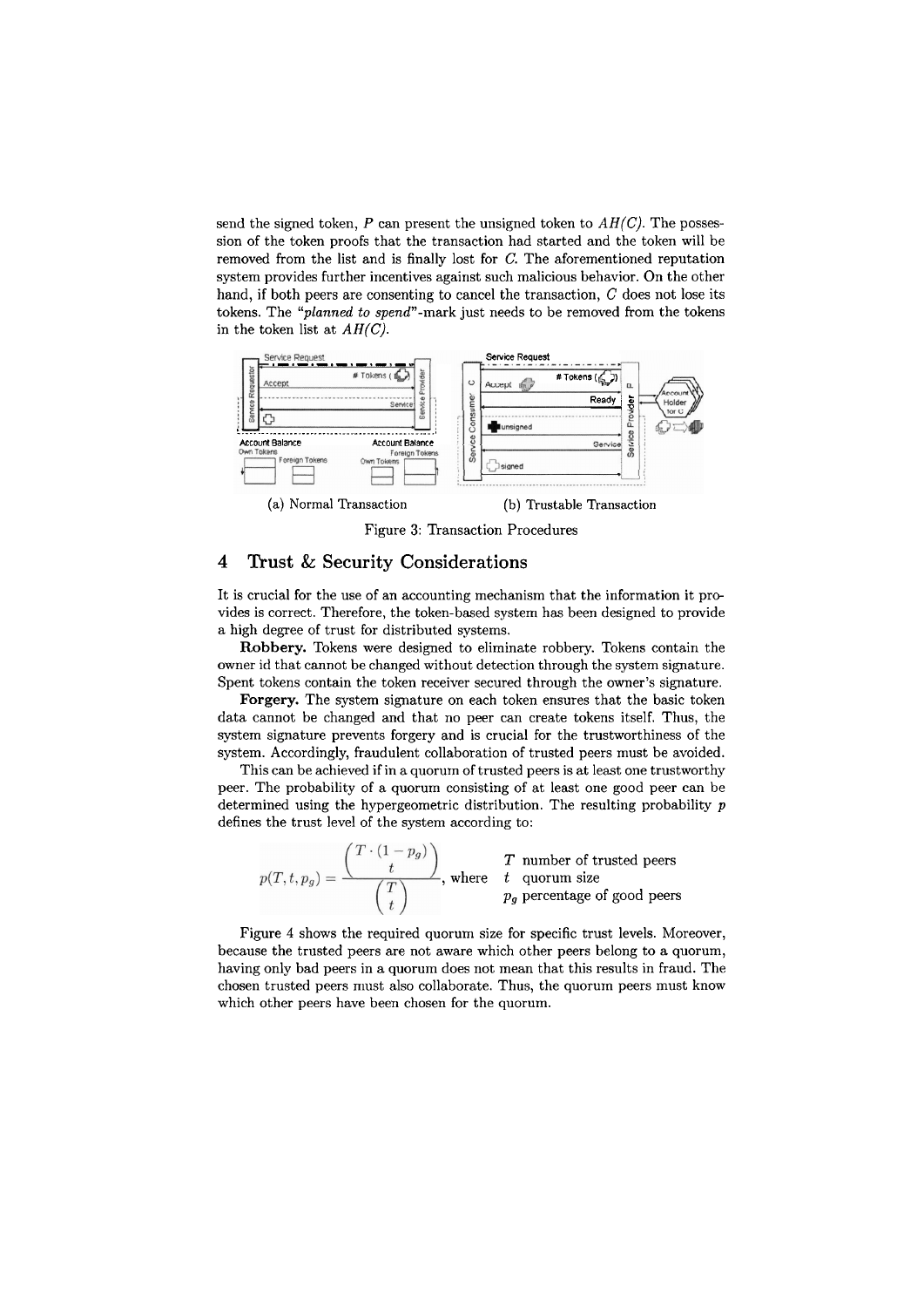

Figure 4: Required Quorum Size for Trust Levels by Percentage of Good Peers

Furthermore, peers can only become trusted and receive a part of the shared system private key, if their reputation is above a specific threshold value. Accordingly, the proportion of bad peers among the trusted peers can be assurned less than the proportion of bad peers in the whole system. The actual trust threshold value depends on the used reputation system.

Additionally, threshold cryptography provides different proactive mechanisms to secure the key from being compromised. The key parts will be updated periodically using proactive secret sharing [16]. This makes the old key parts obsolete without changing the actual key. The system's public key remains the same. Further, a new system key will be created periodically using the decentralized method presented in **[7].** This is enforced through tokens being valid only for a specific period of time. Therefore, the unique token id contains the creation date and time. Outdated tokens can be exchanged for new tokens using the Token Aggregation process. If the system's private key is kept secret the system can be considered secure.

**Double Spending.** The verification for double spending relies on the data hold at the account holders. Thus, users might try to corrupt their token list at the account holders. This is avoided by not allowing peers to send any queries or enquiries to the account list. Rule breaches are reported to the reputation system. Further, the token list at the account holders is a positive list. If a peer plans to double spend a token, it has to avoid that the token is rnarked in the list as planned-to-spend and later removed from it during token aggregation; though in both actions the Peer is not involved.

Malicious peers trying to remove tokens frorn the token list of another peer must guess token ids of existing tokens. That is very hard because the creation date and time in milliseconds and the random serial number have to be guessed correctly. Therefore, this kind of messages is obvious malicious behavior and will be reported to the reputation system.

In P2P systerns (even if using a DHT) it cannot be guaranteed that a remote account at the account holders is never lost. In such a case the account owning peer would not be eligible to receive services anymore. Since in the token-based system the tokens are stored locally, users can secure themselves against loss by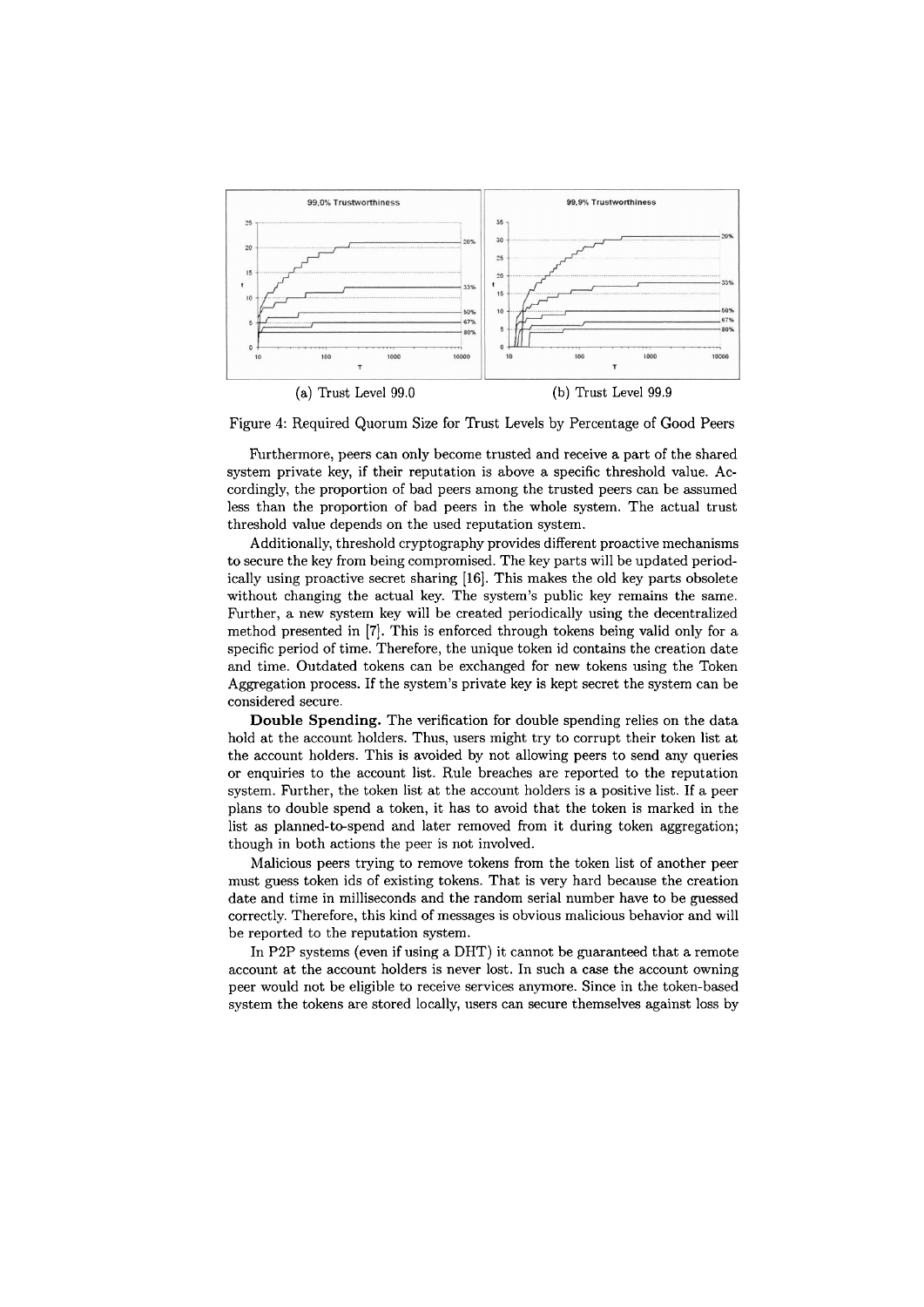making a backup of their tokens. The Ioss of an account at the accourit holders will just influence the ability to check for double spending. Since a peer can not notice if its remote account is lost, it must assume that double spending would still be detected. Hence, it will be discouraged to cheat.

## **5 Performance Analysis**

We have implemented the token-based accounting system based on JXTA 2.2.1 [14]. Measurements of message sizes were used to simulate the accounting scheme with the simulator presented in [9].

To study the performance of the token-based accounting system two use cases have to be distinguished - costs for maintenance and costs for transactions.

**Maintenance.** Maintenance costs arise from keeping the remote accounts consistent and from the requirement to keep the Systems private key secret. This involves calculating key updates at one quorum of trusted peers and distributing new key parts aftenvards to the rest of the trusted peers. Table 1 summarizes the complexity of the maintenance actions, where k denotes the size of the banksets and a  $(t, T)$  secret sharing scheme is used, where  $T$  denotes the number of trusted peers in the systern.

Table 1: Account Holder Set & System Key Maintenance Complexity

| Account Consistency System key related operations |  |                                                          |  |
|---------------------------------------------------|--|----------------------------------------------------------|--|
|                                                   |  | node arrival $ O(k) $ key update calculations $ O(t^2) $ |  |
|                                                   |  | node departure $O(k)$ key update distribution $O(t^2)$   |  |

**Transactions.** For the analysis we assume a conservative ratio of 67% good peers in the system. Further, we set a trust level of  $0.1\%$  which results in a quorum size  $t$  of  $6$  trusted peers. Furthermore, we set the account holder set size  $k$  to 4. We model a file sharing scenario, where for 1 MB download 1 token is required and the average file size **s** is 5 MB. Users exchange tokens in different batch sizes  $b$ . The trustable transaction procedure is used. If  $n$  transactions are carried out the average number of accounting messages M sent in such a scenario results in:

 $M(n, k, t, b) = n(2s + 2k) + \frac{ns}{b}(1 + 2k\frac{b}{s} + 2k + 2t)$ 

For 100 transactions exchanging 500 tokens with a batch size of 20 results in 3125 messages. Simulating this scenario the token-based accounting system creates an additional overhead of less than 1% (for the mentioned example it is less than 3,5 MB overhead for file transfers of 500 MB). Figure 5 (a) shows the generated traffic for different batch sizes and up to one million transactions. As it can be expected, the overall traffic generated by the token-based accounting system is reduced as the batch size increases. However, the effect levels off after a batch size of 20. Figure 5 (b) shows the influence of increased quorum size. The effect is not strong. Even with a very high trust level  $(t=18)$  the system still generates not more than  $1\%$  of overhead. The effect of size of account holder set for the generated traffic is very small and therefore the graph is omitted here.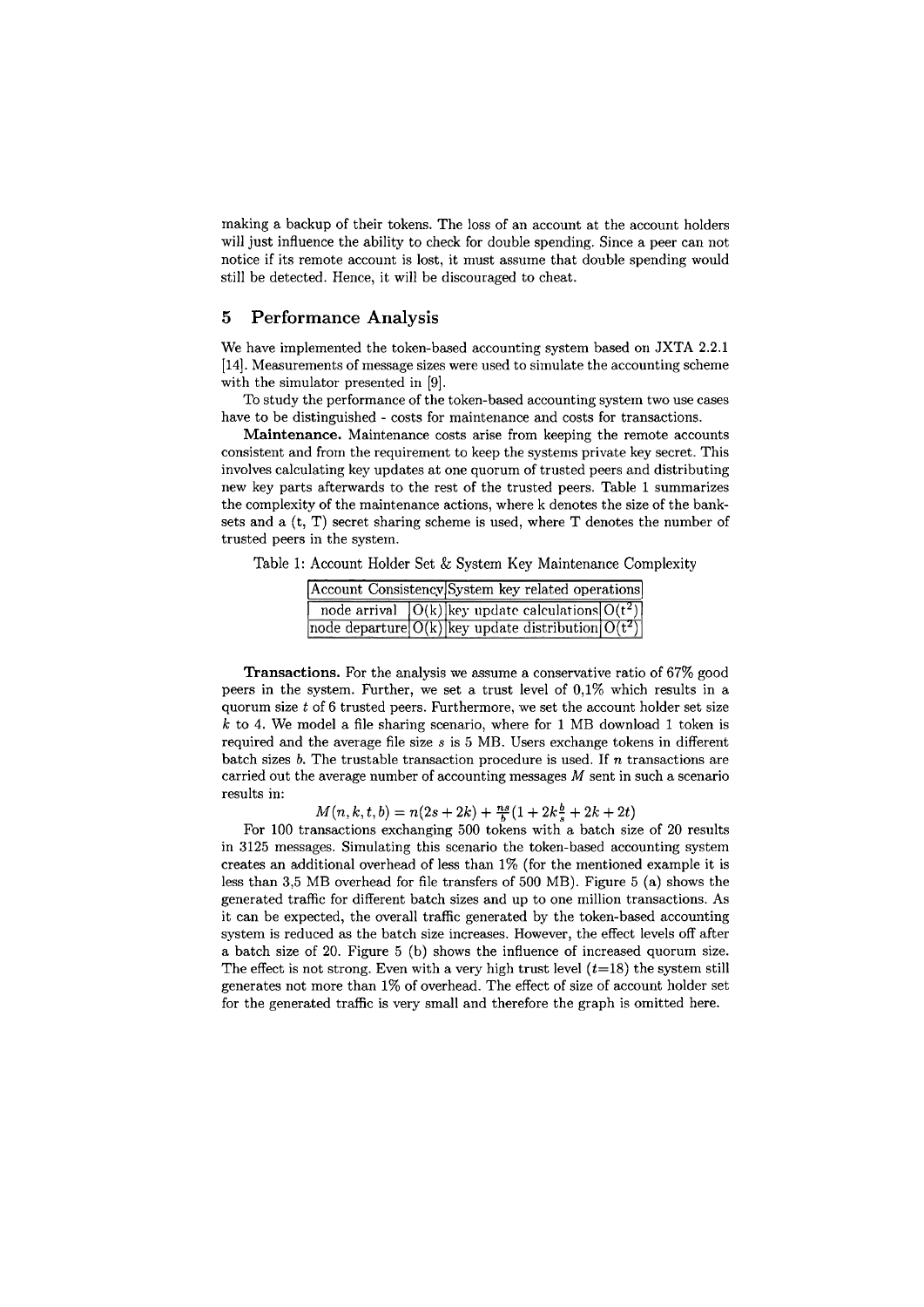

Figure 5: By Token-Accounting Scheme Generated Traffic

# **6 Summary** & **Conclusions**

One of the biggest challenges for a wider deployment of P2P systems is to retrieve, collect and use information about the resource utilization within the system. It is crucial that the information is secure and reliable while the core features of P2P are still maintained.

This paper presents a flexible and trustworthy token-based accounting scheme for P2P-systems. Its purpose is to collect accounting information of transactions. This information can be used to coordinate the behavior of the system's entities to achieve a higher system performance. Further, the collected information can be used as basis for pricing and price finding processes. Moreover, this builds the foundation for the development of a market within P2P systems. Further, the collected accounting information could be the basis for a payment system to support commercial applications.

Since the responsibility of creating tokens is delegated to a randomly selected quorum of peers, fraudulent behavior is prevented. Only if all peers in the quorurn would be malicious, tokens can be forged. Also, a trustable payment mechanism is available that does not require to involve a third party. Thus, this approach is especially scalable.

The token-based accounting scheme is very flexible through the introduction of the aggregation function. Here the exchange ratio of used tokens against new tokens can be defined by the usage policy. Thus, different economic models can be implemented.

The further steps to investigate next are detection of the need for a system key update or system key creation procedure. Also the economic behavior of the system with respect to inflation and deflation will be evaluated using simulations.

# **References**

- **1. Crypto-id** project. **http://crypto-id.jxta.org/,** 2004.
- **2.** edonkey2000. http://www.edonkey20OO.com, 2004.